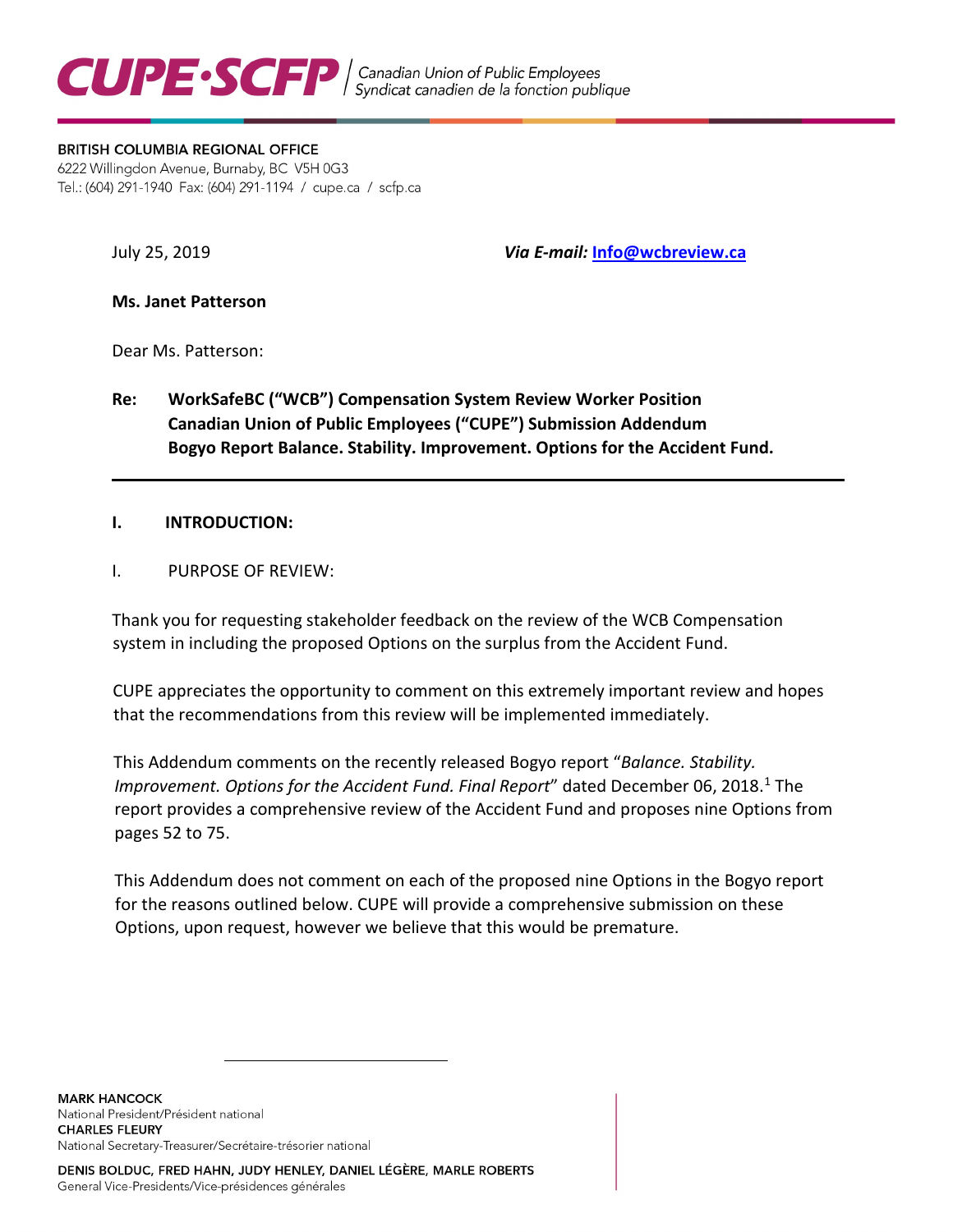## I.II. STAKEHOLDER INFORMATION:

CUPE is Canada's largest Union with over 680,000 members across the country and has more than 70 offices. CUPE represents workers in many sectors including health care, emergency services, education, early learning and child-care, municipalities, social services, libraries, utilities, transportation, airlines and more. There are nearly 97,000 members in over 160 Locals in B.C.

# I.III. EXECUTIVE SUMMARY:

CUPE has several concerns pertaining to the use of the surplus. These include the following:

1. Premature to Implement the Options:

CUPE does not have a position on the proposed Options because it is premature to determine what Options are best suited until a review of and implementation of both the Janet Patterson system review<sup>[2](#page-1-0)</sup> and the *Restoring the Balance: A Worker-Centred Approach to Workers' Compensation Policy* report published April 2018 occurs. The WCB has also requested stakeholder feedback on the *Restoring the Balance: A Worker-Centred Approach to Workers' Compensation Policy* report as per the release of the new Discussion Paper. Stakeholder feedback is due September 2[3](#page-1-1), 2019.<sup>3</sup> There is a direct overlap of these reviews as shown by the following example (e.g. bullet 4) from the Janet Patterson system review mandate:

- "the system's policies and practices that support injured workers' return to work;
- WorkSafeBC's current policies and practices through a gender- and diversity-based analysis (commonly referred to as GBA+);
- modernization of WorkSafeBC's culture to reflect a worker-centric service delivery model;
- the case management of injured workers; and
- any potential amendments to the Workers Compensation Act arising from this focused review."

<span id="page-1-0"></span><sup>&</sup>lt;sup>2</sup> See<https://news.gov.bc.ca/releases/2019LBR0003-000557>

<span id="page-1-1"></span><sup>&</sup>lt;sup>3</sup> WorkSafeBC. Public Hearings and Consultations. See [https://www.worksafebc.com/en/law-policy/public](https://www.worksafebc.com/en/law-policy/public-hearings-consultations/current-public-hearings-and-consultations/proposed-evidence-decision-making-policy-amendments)[hearings-consultations/current-public-hearings-and-consultations/proposed-evidence-decision-making-policy](https://www.worksafebc.com/en/law-policy/public-hearings-consultations/current-public-hearings-and-consultations/proposed-evidence-decision-making-policy-amendments)[amendments](https://www.worksafebc.com/en/law-policy/public-hearings-consultations/current-public-hearings-and-consultations/proposed-evidence-decision-making-policy-amendments)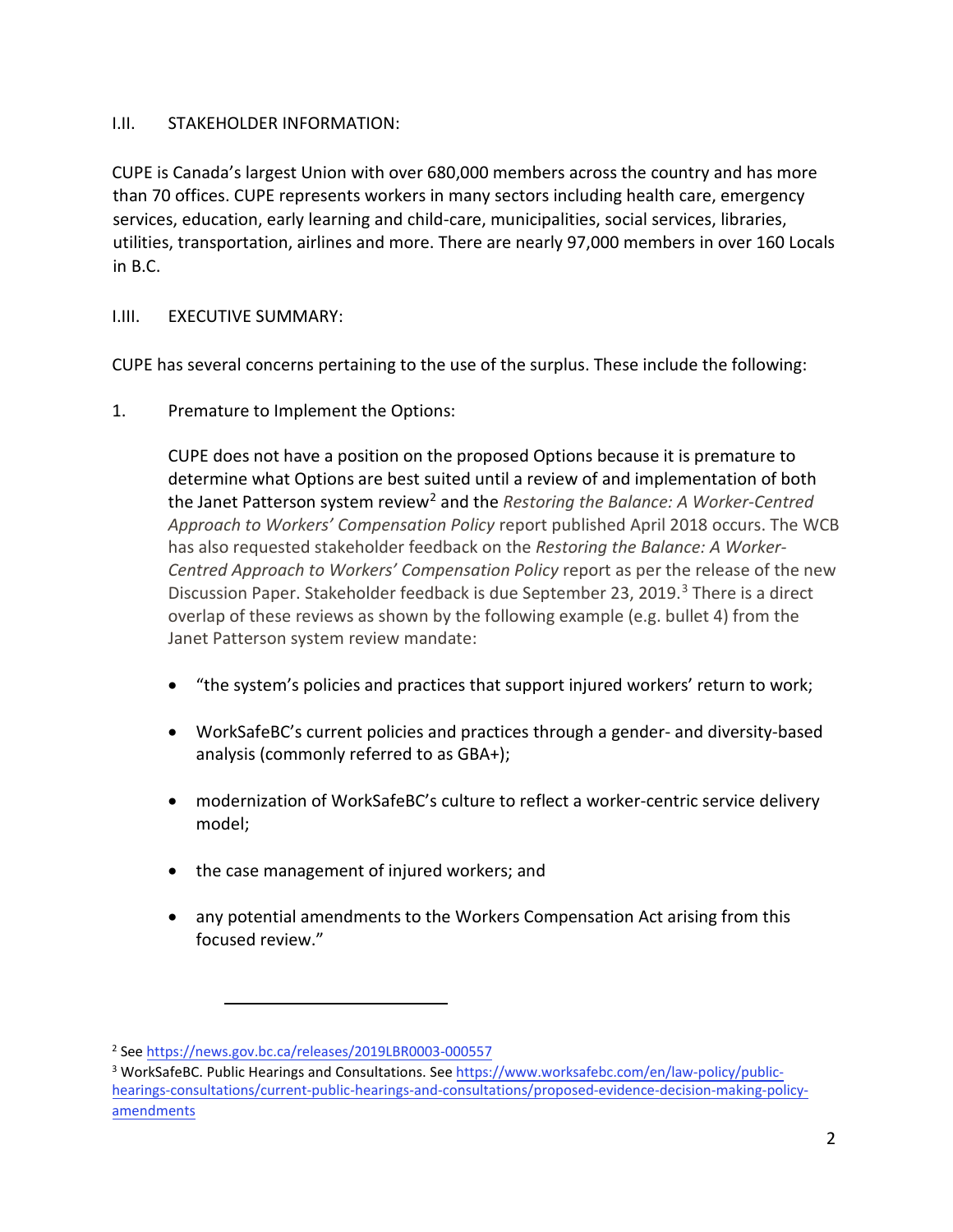- 2. The Composition of the Board of Directors Needs to be Changed: CUPE and many other stakeholders have strongly advocated for a Board of Directors that is comprised of at least 50% worker representatives. Until this occurs, any use of or application of the surplus will likely be inequitable and will fail to address the issues and findings of the Bogyo report, the Janet Patterson system review and the *Restoring the Balance: A Worker-Centred Approach to Workers' Compensation Policy* report. Worker issues and solutions can only be addressed by having an equal number of workers on the Board of Directors.
- 3. BC Federation of Labour Submission:

CUPE agrees with the arguments made by the BC Federation of Labour at pages 23 to 26 of their submission dated July 2019:

"6. How to manage the surplus

While worker benefits have been drastically reduced by 13%, the WCB surplus has grown. Currently, \$6.5B is held in reserve and means the WCB is funded to 155%, well over their target of 130%. In addition to the reserves, there is a \$2.9B surplus. The employers, meanwhile, have the lowest base assessment rate in Canada at 1.55%. This is an outrage. While injured workers have paid the price in reduced benefits and supports since 2002, all in the name of cost-cutting, the profits for this public organization mirror those of private industry.

Employers are pushing to have the surplus returned to them even though most of the surplus comes from investments. The BCFED strongly disagrees with the employers' position and in our oral submission presented legislative amendment recommendations for spending the surplus by increasing investments in injured workers:

- base all benefits on 100% of net earnings; top priority;
- adjust benefits according to CPI every six months;
- payment of interest on amounts owed to the worker;
- pension reform; Loss of Earnings, Permanent Functional Impairment, the dual system and reinstatement of lifetime pensions;
- provide that chronic pain is assessed and compensated like other disabilities;
- establish an independent Fair Practices Office to restore worker confidence in the fairness of the compensation system;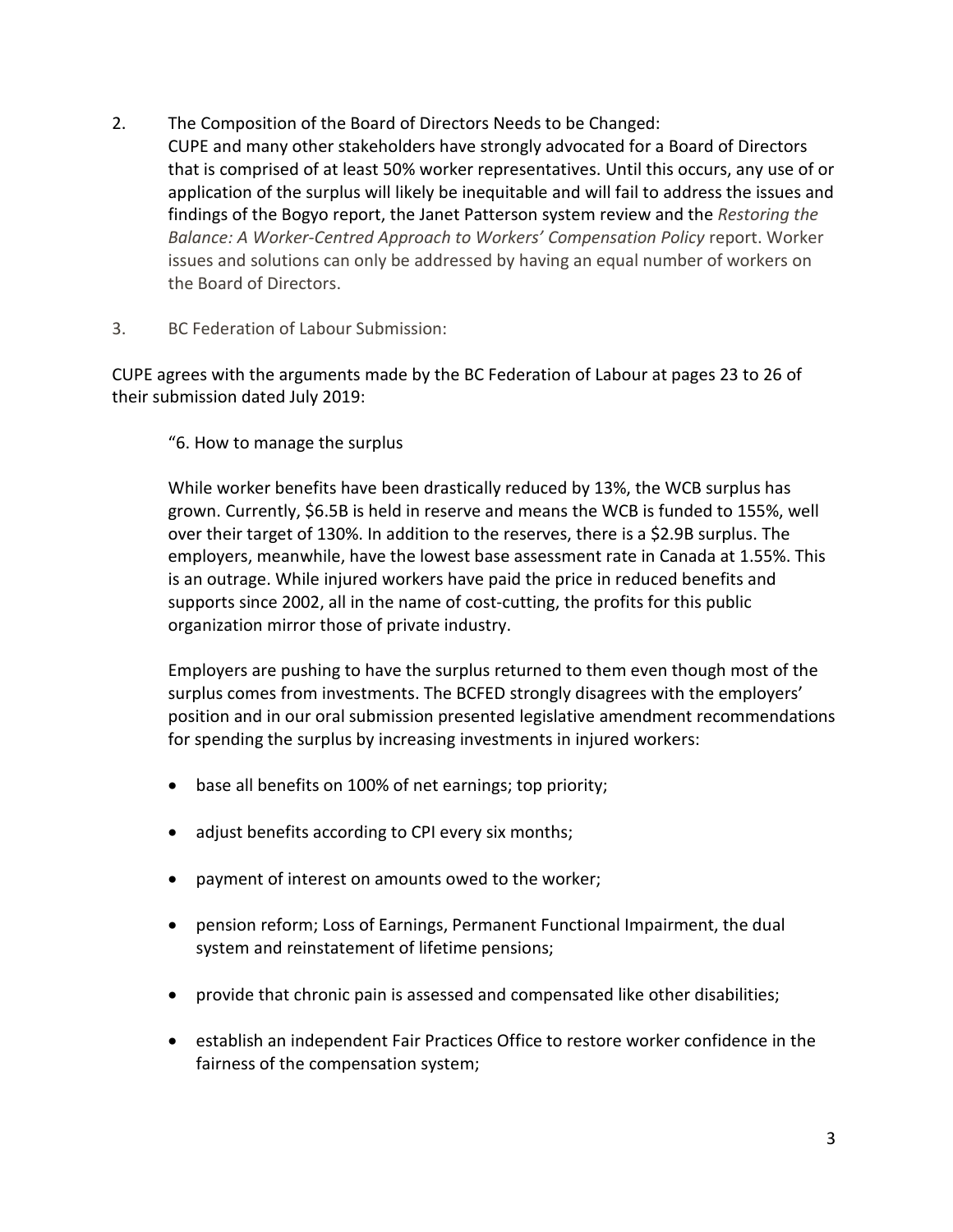- establish an Independent Medical Panel that administers the Independent Medical Examination process;
- create a worker health and safety center modelled on the Occupational Health Clinics for Workers in Ontario whose mandate is to offer a worker-centred and community-based approach to medical evaluation and treatment for injured workers. Such a model would be very different than the for-profit, private services that are currently used by the WCB; and
- the BCFED be funded as a certification partner in order to add balance and worker equity in the oversight of the COR program.

The BCFED believes it is crucial that this review provides an opportunity for us to understand the effect of the 2002 legislative and policy changes not only for injured workers but for all of society.

Employers paying less and shirking their responsibilities have resulted in the public purse picking up the pieces as injured workers move from productive, tax paying participants in the economy to a reliance on public supports. The reliance on the public system has been termed the "welfarization" of disability income.

In 2010, the Ontario Network of Injured Workers Groups conducted an "Injured Workers and Poverty Survey." Over 300 injured workers completed the survey. The survey found that nearly 90% of injured workers had full-time jobs when they were injured and post-injury, only 9% were working full-time. There was a notable decrease in their annual wages and a 52% increase in low-income wage earners.

The study found there were drastic consequences as injured workers and their families journeyed into poverty:

- increased reliance on foodbanks;
- no longer could afford to have a vehicle;
- family breakdown;
- half of the injured workers had to sell their homes and move into cheaper accommodation;
- physical and mental health deteriorated and 80% of the respondents felt their health was "fair" or "poor";
- over half of respondents said they could not afford to buy prescriptions;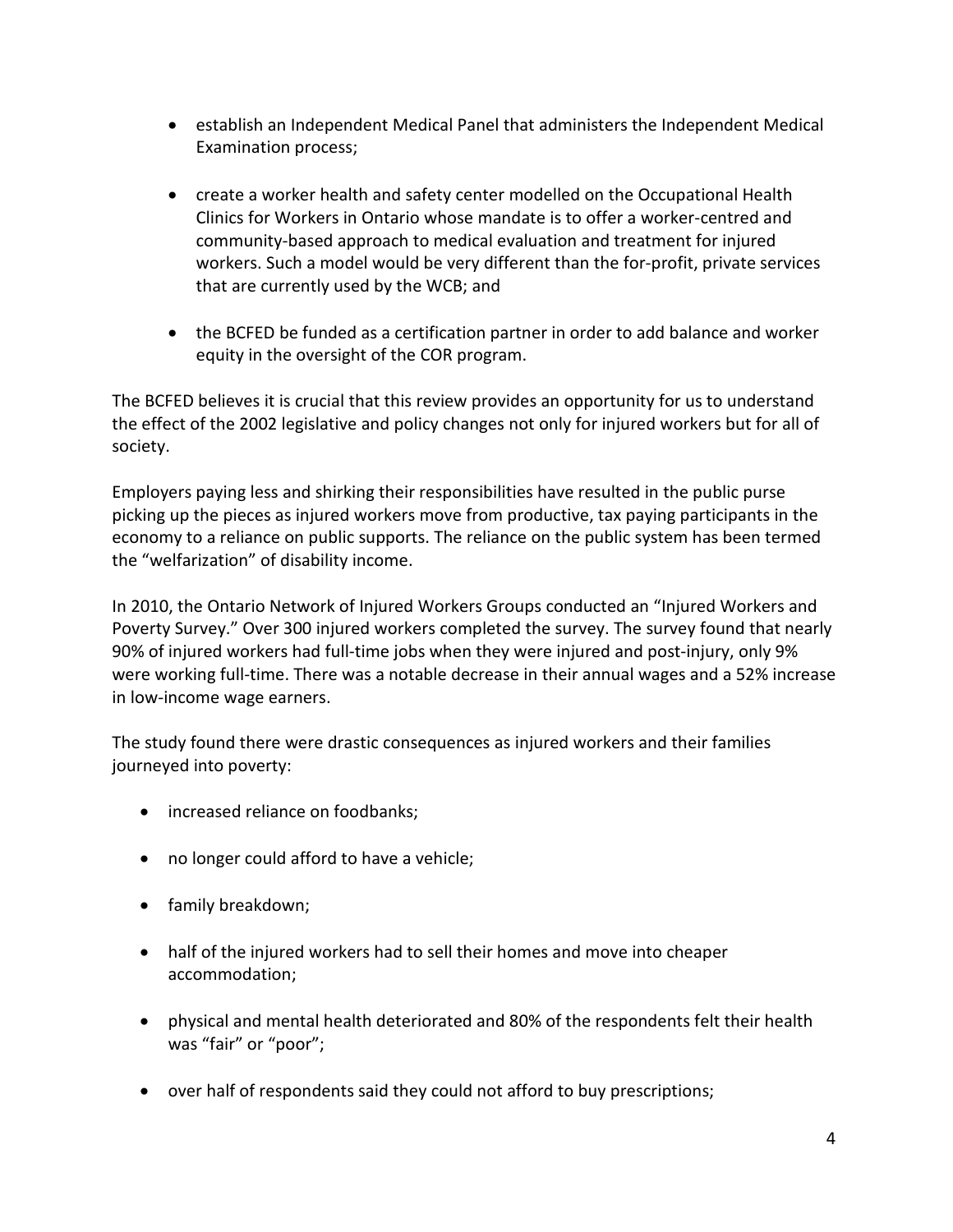- two-thirds of the injured workers reported they were not able to get all the health services they needed post-injury and they had to rely on their families for care; and
- injured workers had feelings of guilt, shame and desperation.

No such research has been done in BC, but we would be naïve to think the same does not hold true here. Anecdotally, worker advocates have reported a steady increase in the number of injured workers seeking support from the public system including access too: public health care, employment insurance sick-leave benefits, income and disability benefits, housing assistance and low-income tax credits, and Canada Pension Plan disability.

All the cutbacks in compensation benefits, treatment and rehabilitation programs have meant the financial burden of workplace injuries have been born by injured workers and their families or the public system. This is a shameful violation of the "historic compromise."

4. Bogyo Report Principles and the Historic Compromise:

It is important to remember what Bogyo stated decades ago:

"Protecting, caring for and providing compensation to workers are important, noble and morally responsible endeavours."

This is the starting point for workers compensation.

It is not "noble or morally responsible" to return surplus monies to Employers. The surplus has been collected by the WCB as a result of anti-worker Policies and legislation and on the literal deaths, disease and injuries of and to workers. To give the surplus back to Employers is the antithesis of protecting and caring for workers, survivors and dependents. Bogyo agrees with this as per page 78 of the report where he states, in part, that:

"There are also many policy and administrative issues that could be addressed in future reviews. Changes in policy are the exclusive purview of the Board of Directors; administrative changes also involve the senior leadership of WorkSafeBC. Both the Board of Directors and the administration will, no doubt, continue to engage stakeholders to identify the changes most urgently in need of reform.

Our workers' compensation system is intended to benefit workers, employers and the people of British Columbia. The set of options presented here provides a means of achieving greater symmetry in achieving that intent. Employers have already benefited directly from the strong funded status through lower overall premium rates and direct offsets to those rates; they will continue to do so as conditions allow. Through these options, workers will share to a similar extent but over a longer, future timeframe through specific changes to the defined compensation and benefits under the legislation.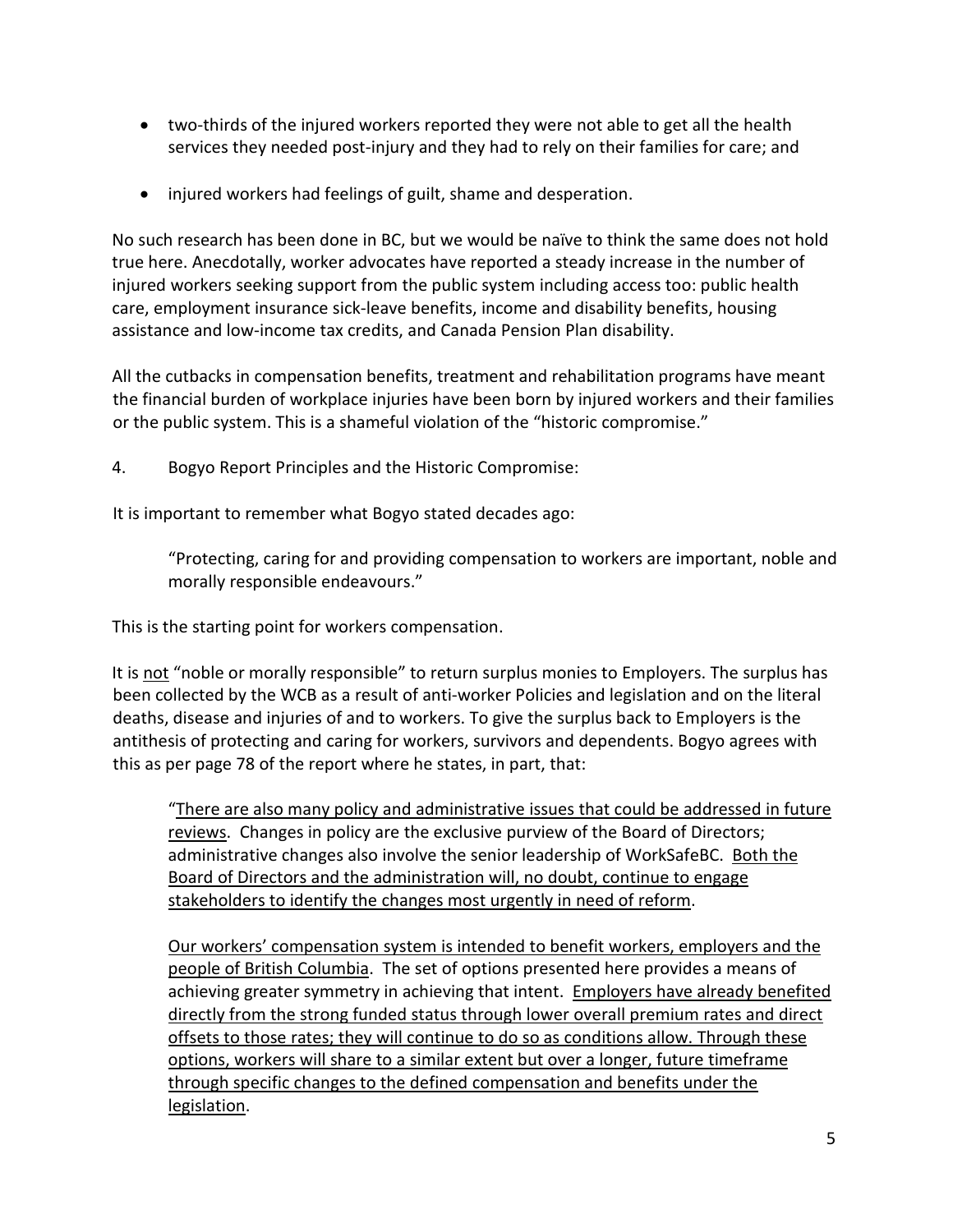All British Columbians benefit from a strong workers' compensation system that supports safe workplaces and provides injured workers and survivors with improved compensation that reduce externalized costs to taxpayers and communities. This set of options is responsive to the changing realities of the workplace and balances the benefits of a strong funded position with the need for stable, predictable premium rates—all in the best interests of the workers' compensation system." (Emphasis added)

# II. **REASONS FOR ORGANIZATION POSITION:**

As stated by CUPE, the BC Federation of Labour, advocates, worker's compensation legal advocates and workers:

"compensation should be paid to injured workers without regard to fault; there should be security of payment of compensation; administration of the scheme and adjudication of claims should be handled by an independent commission; and, compensation should be provided quickly and without court proceedings".[4](#page-5-0)

Unfortunately, the WCB is rapidly moving away from these principles.

If the surplus is returned to Employers, this will only expedite this movement. The changes in 2002 and 2003, compounded by Bill 14<sup>[5](#page-5-1)</sup> and annual Policy reviews, have rendered the current system of workers compensation in BC unrecognizable from pre-2002.

The Options proposed for the surplus only partially address these problems.

<span id="page-5-0"></span><sup>&</sup>lt;sup>4</sup> "Changes to the BC Workers' Compensation System (2002-2008): The Impact on Injured Workers" (April 22, 2009). See <https://bcfed.ca/sites/default/files/attachments/1520-09br-Insult%20to%20Injury.pdf>

<span id="page-5-1"></span><sup>5</sup> Bill 14 – Workers Compensation Amendment Act – 2011. See

[http://www.bclaws.ca/civix/document/id/lc/billsprevious/4th39th:gov14-3.](http://www.bclaws.ca/civix/document/id/lc/billsprevious/4th39th:gov14-3) CUPE does not agree with the resulting legislation, Policies, Practice Directives, OHS Regulations and OHS Guidelines.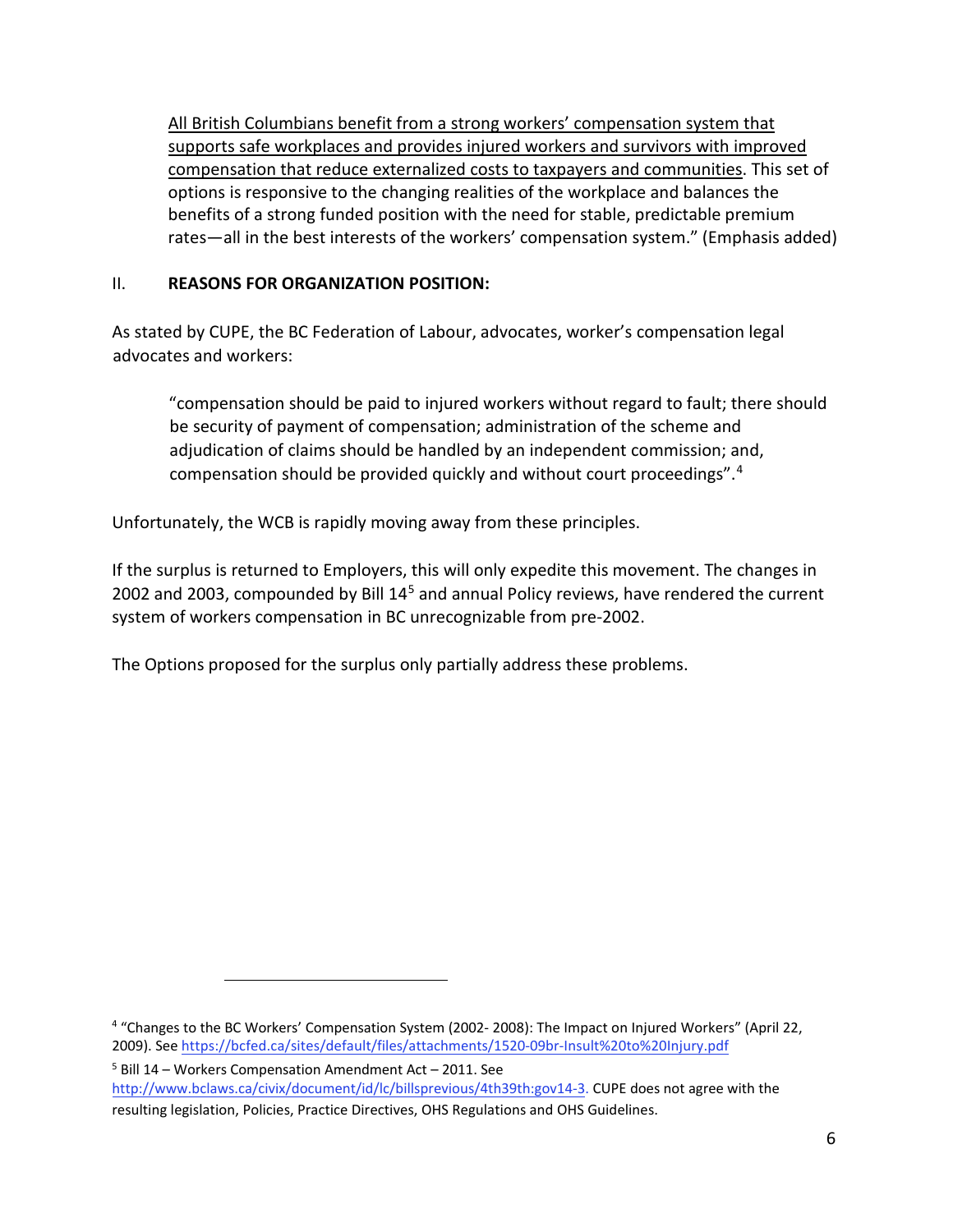### II.I. RESTORING THE BALANCE:

The numerous changes arising from 2002 and 2003<sup>[6](#page-6-0),[7](#page-6-1)</sup> need to be reversed. While the Bogyo report cites many statistics, the June 2019 report "*Phantom Jobs & Empty Pockets What really happens to workers with work-acquired disabilities?*"[8](#page-6-2) provides a damning inditement of workers compensation in Ontario and in Canada. As per the report "By WSIB's own statistics, almost half of permanently injured workers have neither jobs nor workers' compensation benefits." The following Figures illustrate this:

Figure 1:



<span id="page-6-0"></span><sup>6</sup> *Workers Compensation Act* in 2002 - Bills 49 and 63, the *Workers Compensation Amendment Act* (No. 1 and No. 2). See <http://www.bclaws.ca/civix/document/id/lc/billsprevious/3rd37th:gov49-1> [an](http://www.bclaws.ca/civix/document/id/lc/billsprevious/3rd37th:gov49-1)d <http://www.bclaws.ca/civix/document/id/lc/billsprevious/3rd37th:gov63-1>

<span id="page-6-1"></span><sup>7</sup> Changes to the BC Worker's Compensation System 2002 – 2003 The Impact on Injured Workers Adding Insult to Injury. See <https://bcfed.ca/sites/default/files/attachments/1520-09br-Insult%20to%20Injury.pdf>

<span id="page-6-2"></span><sup>&</sup>lt;sup>8</sup> Ontario Network of Injured Workers' Groups. Injured Workers Online. See [https://injuredworkersonline.org/wp](https://injuredworkersonline.org/wp-content/uploads/2019/05/ONIWG_2019_PhantomJobsEmptyPockets.pdf)[content/uploads/2019/05/ONIWG\\_2019\\_PhantomJobsEmptyPockets.pdf](https://injuredworkersonline.org/wp-content/uploads/2019/05/ONIWG_2019_PhantomJobsEmptyPockets.pdf)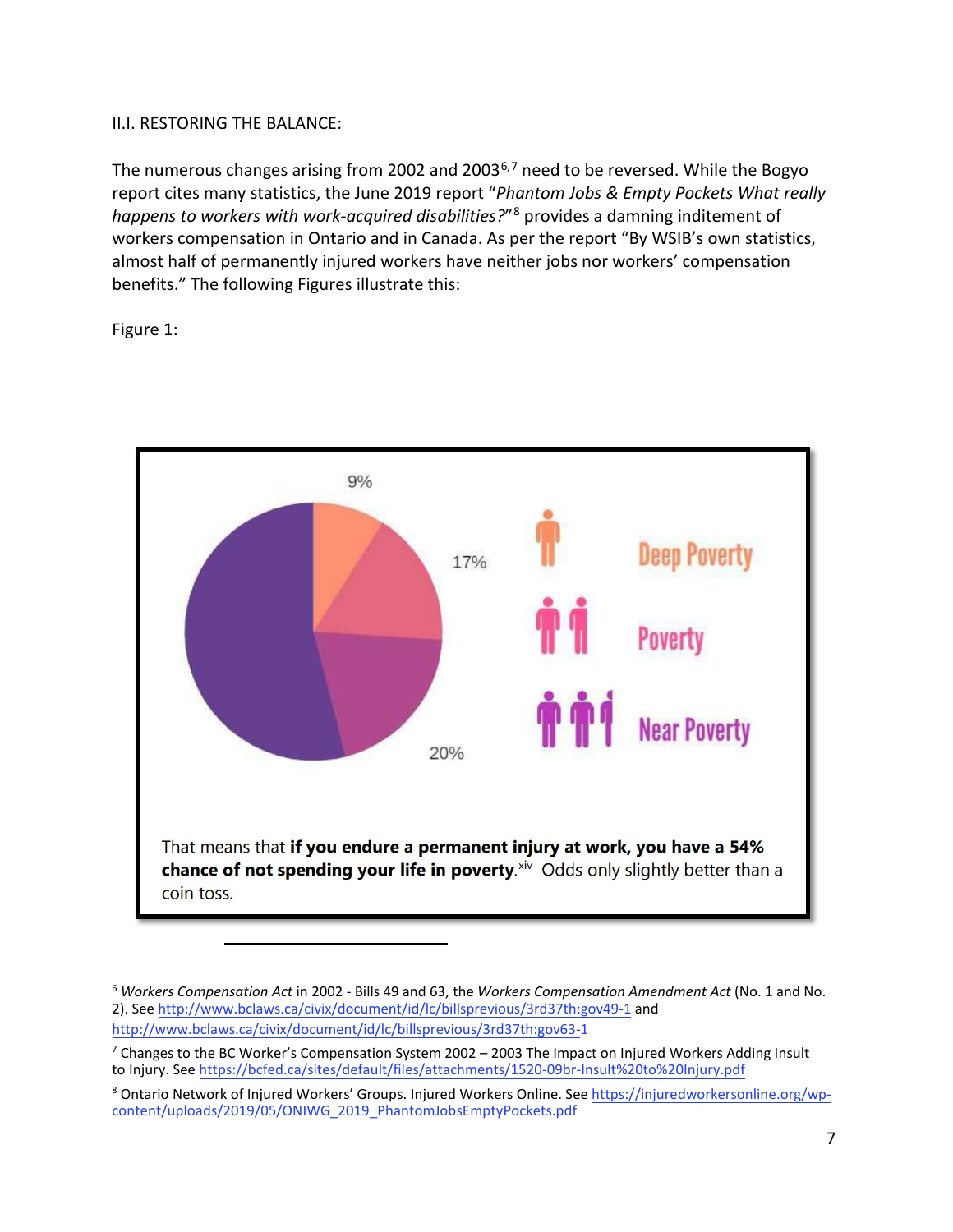Figure 2:

This was echoed in the 2014 study by Ballantyne et al.<sup>[9](#page-7-0)</sup> injured workers have poverty rates between 17% and 26% - much higher than the general population and approximately the same as poverty rates among persons with disabilities. The data does show lower incomes and a higher rate of poverty after an injury (particularly for those workers with low incomes before the injury). This does not even consider the very high number of workers (more than 40%<sup>10</sup>) who do not even report injuries or make claims. As per Shannon and Lowe  $(2002)^{11}$ :



"Of 2,500 respondents, 143 had incurred an eligible injury, of whom 57 (40%, 95% CI 32- 48%) had not filed a WC claim. Severity of injury was the strongest predictor of not claiming."

To address the surplus first, in isolation, would be counter to the principles of a system revie*w.* 

<span id="page-7-0"></span><sup>9</sup> Ballantyne, P.J., Casey, R., O'Hagen, S.T., & Vienneau, P. (2014). Poverty status of worker compensation claimants with permanent impairments. *Journal of Critical Public Health.* Retrieved July 24, 2019 from <https://www.tandfonline.com/doi/abs/10.1080/09581596.2015.1010485?journalCode=ccph20>

<span id="page-7-2"></span><span id="page-7-1"></span><sup>&</sup>lt;sup>10</sup> More recent surveys have rates as high as 100%.<br><sup>11</sup> Shannon, H.S. & Lowe, G.S. (2002). How many injured workers do not file for workers' compensation benefits? Retrieved July 24, 2019 from <https://www.ncbi.nlm.nih.gov/pubmed/12439869>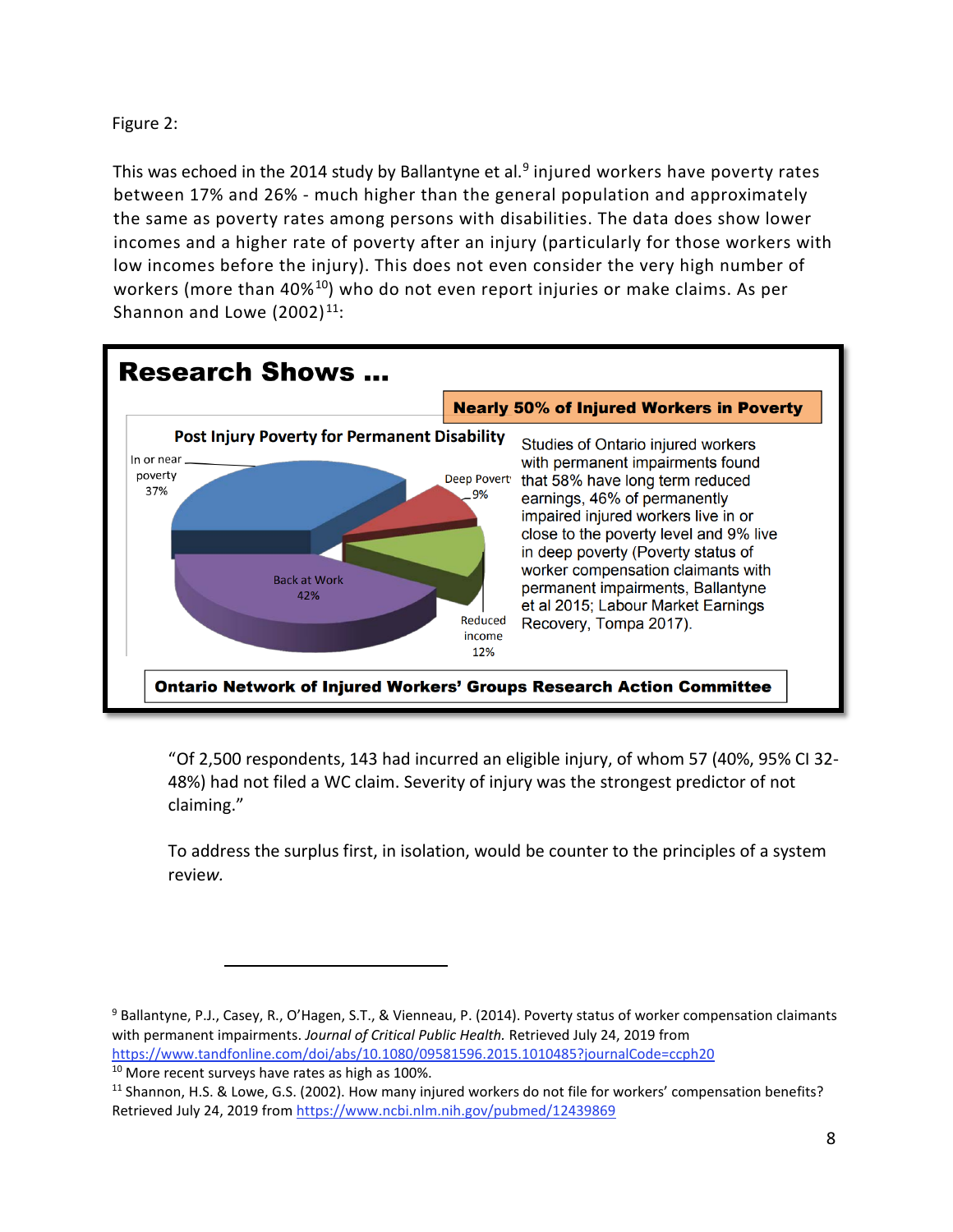As stated above, the reports to the BC Federation of Labour by Stan Guenther, Janet Patterson and Sarah O'Leary e.g. "*[Changes to the BC Workers' Compensation System \(2002- 2008\): The](http://bcfed.ca/sites/default/files/attachments/1520-09br-Insult%20to%20Injury.pdf)  [Impact on Injured Workers](http://bcfed.ca/sites/default/files/attachments/1520-09br-Insult%20to%20Injury.pdf)*["](http://bcfed.ca/sites/default/files/attachments/1520-09br-Insult%20to%20Injury.pdf) (April 22, 2009) must be considered. These are the starting points. To haphazardly have reviews and Consultations without any type of coordination risks the main points of each Consultation being lost or invalidated.

### II.III. MERITS AND JUSTICE:

As stated in CUPE's submission on Merits and Justice, the WCB must base their decisions, including non-appealable decisions,  $12$  on the merits and justice of the claim (recognizing that there is a new Consultation on this issue titled "Proposed evidence and decision-making policy amendments" due September 23, 2019.<sup>[13](#page-8-1)</sup> This must include properly funding the system, with the changes proposed in CUPE's submissions.

II.II. PETRIE<sup>[14](#page-8-2)</sup> RECOMMENDATIONS:<sup>[15](#page-8-3)</sup>

Petrie states at page 10 of his report, under "A Worker-Centered Approach to Decision Making", that:

"A worker-centered approach for injured and disabled workers is one that takes into consideration the worker's individual circumstances in applying policy and making decisions about benefit entitlement and rehabilitation measures. It is designed to maximize the worker's recovery from the injury or disease and to restore as close as possible the worker to his pre-injury employment status without a loss of earnings."

Recommendation #1 specifically stated that:

"I recommend that the Board of Directors consider amending policy #2.20 to explicitly incorporate the requirement in section 99(2) that, "the Board must make its decision based on the merits and justice of the case." That amendment can provide for the adequacy of the investigation of the relevant facts and circumstances of the issue to be decided and take into consideration the evidence of the worker in all cases."

[centeredapproach?lang=en](https://www.worksafebc.com/en/resources/about-us/reports/restoring-balance-worker-centered-approach?lang=en) 

<span id="page-8-0"></span> $12$  Contrary to WCB practice and decisions, findings such as restrictions and limitations, etc, should be appealable decisions.

<span id="page-8-1"></span><sup>13</sup> WorkSafeBC. See [https://www.worksafebc.com/en/law-policy/public-hearings-consultations/current-public](https://www.worksafebc.com/en/law-policy/public-hearings-consultations/current-public-hearings-and-consultations/proposed-evidence-decision-making-policy-amendments)[hearings-and-consultations/proposed-evidence-decision-making-policy-amendments](https://www.worksafebc.com/en/law-policy/public-hearings-consultations/current-public-hearings-and-consultations/proposed-evidence-decision-making-policy-amendments)

<span id="page-8-3"></span><span id="page-8-2"></span><sup>&</sup>lt;sup>14</sup> Paul Petrie *Restoring the Balance: A Worker-Centered Approach to Workers' Compensation [Policy.](https://www.worksafebc.com/en/resources/about-us/reports/restoring-balance-worker-centered-approach?lang=en)* <sup>15</sup> [See https://www.worksafebc.com/en/resources/about-us/reports/restoring-balance-worker-](https://www.worksafebc.com/en/resources/about-us/reports/restoring-balance-worker-centered-approach?lang=en)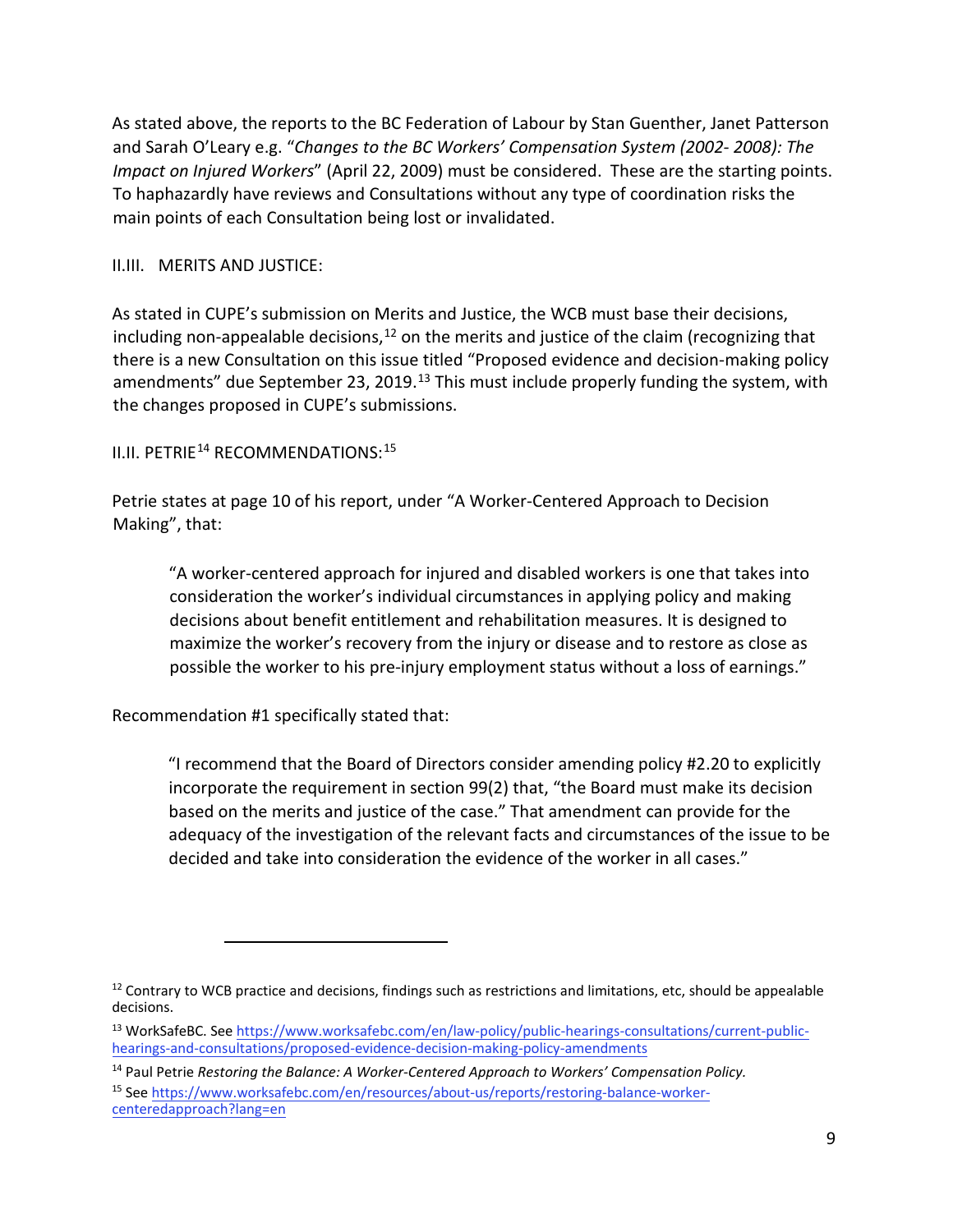An underfunded system will always fail to base workers compensation on merits and justice. The default will be cost containment and efficiency at any cost.

II.II.I. Province of British Columbia Report of the Committee of Investigation on Workmen's Compensation Laws Presented March 1st, 1916 Avard V. Pineo, David Robertson, Jas H. McVety:<sup>[16](#page-9-0)</sup>

Page one of this Report summarizes what the basis for workers compensation should be, namely:

"To the Honourable William John Bowser, Attorney-General of British Columbia.

Sir, – The undersigned Committee, appointed on the 27th day of September 1915, for the purpose of making investigations in the United States and Eastern Canada, on behalf of the Government of British Columbia, touching the operations of modern systems of workmen's compensation laws, has completed its inquiry, and now begs to tender its report. Having been instructed to undertake these duties for the purpose of acting in an advisory capacity in connection with the proposed workmen's compensation legislation in this Province, the Committee has proceeded on the assumption that whatever legislation is passed will be based on the principle of social justice which underlies the Bill (No. 26) introduced at the last session of the Legislature – namely, that industry should bear the burden of its accidents, and that the cost should be assessed on the employers to be ultimately distributed among the consumers of the products of the respective industries the same as other elements of the cost of production." (Emphasis added)

Over 100 years later, the assumption is now based on the principles of efficiency at any cost and cost containment. If the surplus is returned to Employers, this is another example of the status quo being maintained on the backs of workers.

II.II.II. Province of Ontario Final Report on Laws relating to the liability of employers to make compensation to their employees for injuries received in the course of their employment which are in force in other countries, and as to how far such laws are found to work satisfactorily by the Honourable Sir William Ralph Meredith, C.J.O., Commissioner 1913:[17](#page-9-1)

<span id="page-9-0"></span> $16$  Sρρ

[https://www.wcat.bc.ca/research/WorkSafeBC/WSBC\\_Hist\\_Rpt/1916%20Pineo%20Report%20\(Complete\).pdf](https://www.wcat.bc.ca/research/WorkSafeBC/WSBC_Hist_Rpt/1916%20Pineo%20Report%20(Complete).pdf)  <sup>17</sup> S[ee](https://www.wcat.bc.ca/research/WorkSafeBC/WSBC_Hist_Rpt/1913%20Meredith%20Report%20(Complete).pdf) 

<span id="page-9-1"></span>[https://www.wcat.bc.ca/research/WorkSafeBC/WSBC\\_Hist\\_Rpt/1913%20Meredith%20Report%20\(Complete\).pdf](https://www.wcat.bc.ca/research/WorkSafeBC/WSBC_Hist_Rpt/1913%20Meredith%20Report%20(Complete).pdf)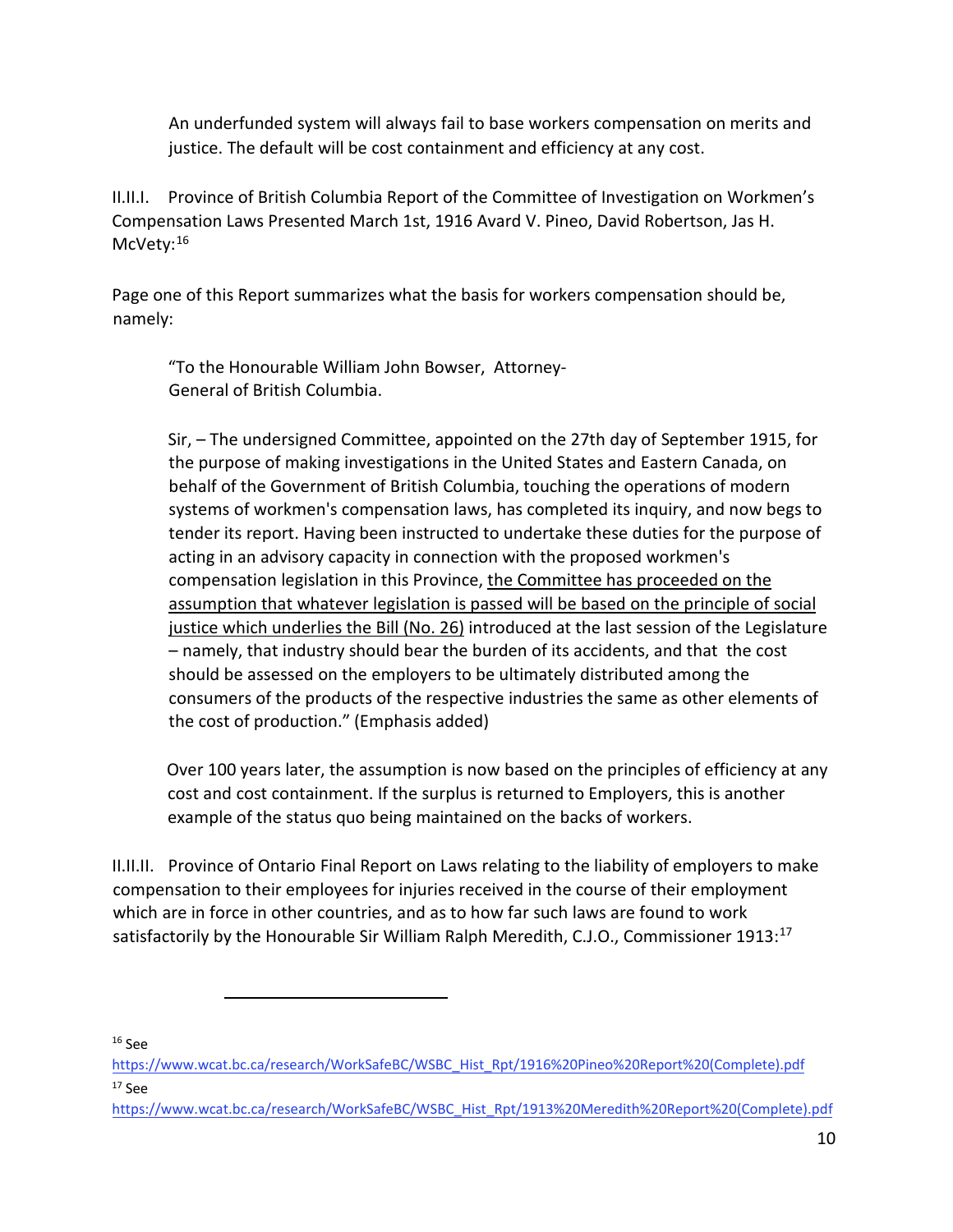Justice Meredith addressed the issue of injustice and bad or unfair laws over 100 years ago. He stated, in part, that:

Pages 23 -24:

"In these days of social and industrial unrest it is, in my judgment, of the gravest importance to the community that every proved injustice to any section or class resulting from bad or unfair laws should be promptly removed by the enactment of remedial legislation and I do not doubt that the country whose Legislature is quick to discern and prompt to remove injustice will enjoy, and that deservedly, the blessing of industrial peace and freedom from social unrest. Half measures which mitigate but do not remove injustice are, in my judgment, to be avoided. That the existing law inflicts injustice on the workingman is admitted by all. From that injustice he has long suffered, and it would, in my judgment, be the gravest mistake if questions as to the scope and character of the proposed remedial legislation were to be determined, not by a consideration of what is just to the workingman, but of what is the least he can be put off with; or if the Legislature were to be deterred from passing a law designed to do full justice owing to groundless fears that disaster to the industries of the Province would follow from the enactment of it.

All of which is respectfully submitted. W.R. MEREDITH, Commissioner."

(Emphasis added)

This was echoed by Justice Tysoe<sup>[18](#page-10-0)</sup> in reference to pensions where he stated that there must be:

"a recognition of social justice, and this whether it is provided by society as a whole, by industry, or by some other segment of our population." (Emphasis added)

Unless drastic steps are taken, including properly using the surplus to address fundamental inequalities and system failures, the Historic Compromise<sup>[19](#page-10-1)</sup> itself at risk. Social justice should not have a dollar sign. It is the foundation of workers compensation.

[http://awcbc.org/?page\\_id=57](http://awcbc.org/?page_id=57)

<span id="page-10-0"></span><sup>&</sup>lt;sup>18</sup> PROVINCE OF BRITISH COLUMBIA Commission of Inquiry Workmen's Compensation Act Report of the Commissioner. The Honourable Mr. Justice Charles W. Tysoe, 1966. S[ee](https://www.wcat.bc.ca/research/WorkSafeBC/WSBC_Hist_Rpt/1966-tysoe-report.pdf) 

[https://www.wcat.bc.ca/research/WorkSafeBC/WSBC\\_Hist\\_Rpt/1966tysoe-report.pdf](https://www.wcat.bc.ca/research/WorkSafeBC/WSBC_Hist_Rpt/1966-tysoe-report.pdf)

<span id="page-10-1"></span><sup>&</sup>lt;sup>19</sup> The Association of Workers' Compensation Boards of Canada. See

<sup>24</sup> S[ee http://www.qp.gov.bc.ca/rcwc/research/chaklader.pdf](http://www.qp.gov.bc.ca/rcwc/research/chaklader.pdf)